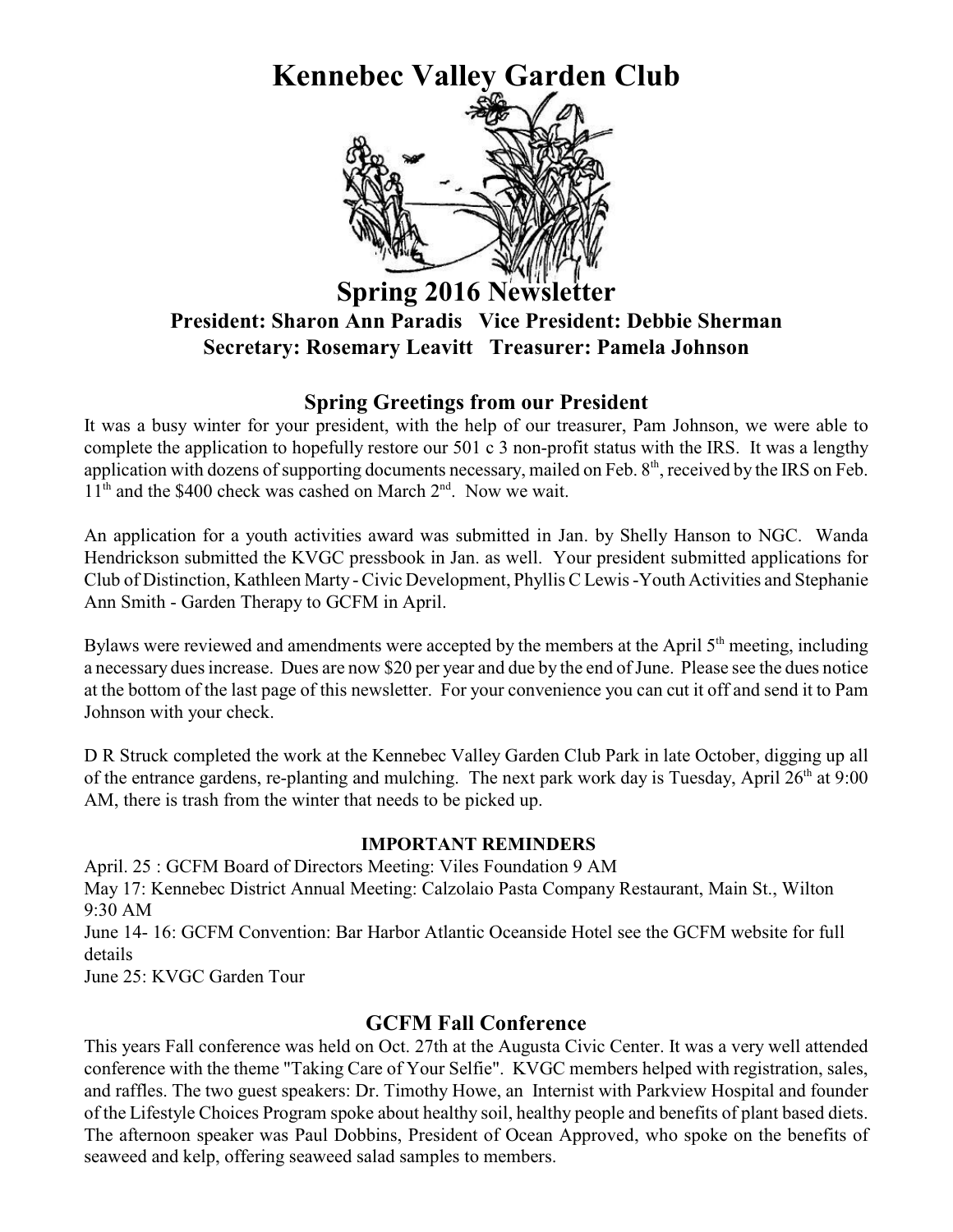## **Honoring Veterans**

On Nov. 3rd our guest speaker, Dave Richmond, shared wonderful stories of Veterans. After the presentation some of the members helped make two wreaths to be placed at the Blue Star Markers at: Arnold Look-out in Hallowell and the Maine Veterans Cemetery in Augusta.

On Nov. 6th members: Karen Foster, Sue Borne, Coral Garrison, Debbie Sherman, Joan Hague, and Nancy Troop helped in placing the wreaths at the markers. It was wonderful to also have some Veterans present during the wreath laying.



### **Holiday Coffee & Tea at the Blaine House**



The theme this year for decorating the Blaine House was "Children's Winter Wonderland". Wanda Hendrickson and Nancy Voisine were cochairs and they did a fantastic job selecting the theme. On Dec. 1st members gathered and turned the Blaine House into a magical and awe inspiring wonderland. On Dec. 8th our club hosted a morning coffee and afternoon tea which drew a large crowd. GCFM President, Suzanne Bushnell and Kennebec District Director, Debra Burnham were in attendance and remarked what a great job all the KVGC members did. It was a very well received event. Thank you all for making it a special occasion and one the guests will remember.

# **2016**

There were no meetings in January or February. However, many who were not away to warmer places met in February for a "Cabin Fever Reliever Pot Luck Luncheon" at the Viles Arboretum. On March 1st members gathered at Longfellow's Greenhouse to learn about varieties of succulents.

The next KVGC meeting is Tuesday, May  $3<sup>rd</sup>$  at 1:00PM at the Viles Foundation, the speaker will be Matt Gauthier on Hydrangeas.

## **COMMITTEE REPORTS**

Barrows Scholarship: Tammy Costigan and Debbie Sherman have notified all area schools regarding the scholarships offered. A couple responses are back and decisions will be made soon and announced at the annual meeting in June.

The Civic Development/Garden Therapy committee will be getting together soon to plan for getting gardens ready for spring. If yhou are interested in working on this committee please contact Nancy Voisine at 547-3951 or email nvoisin1@gmail.com